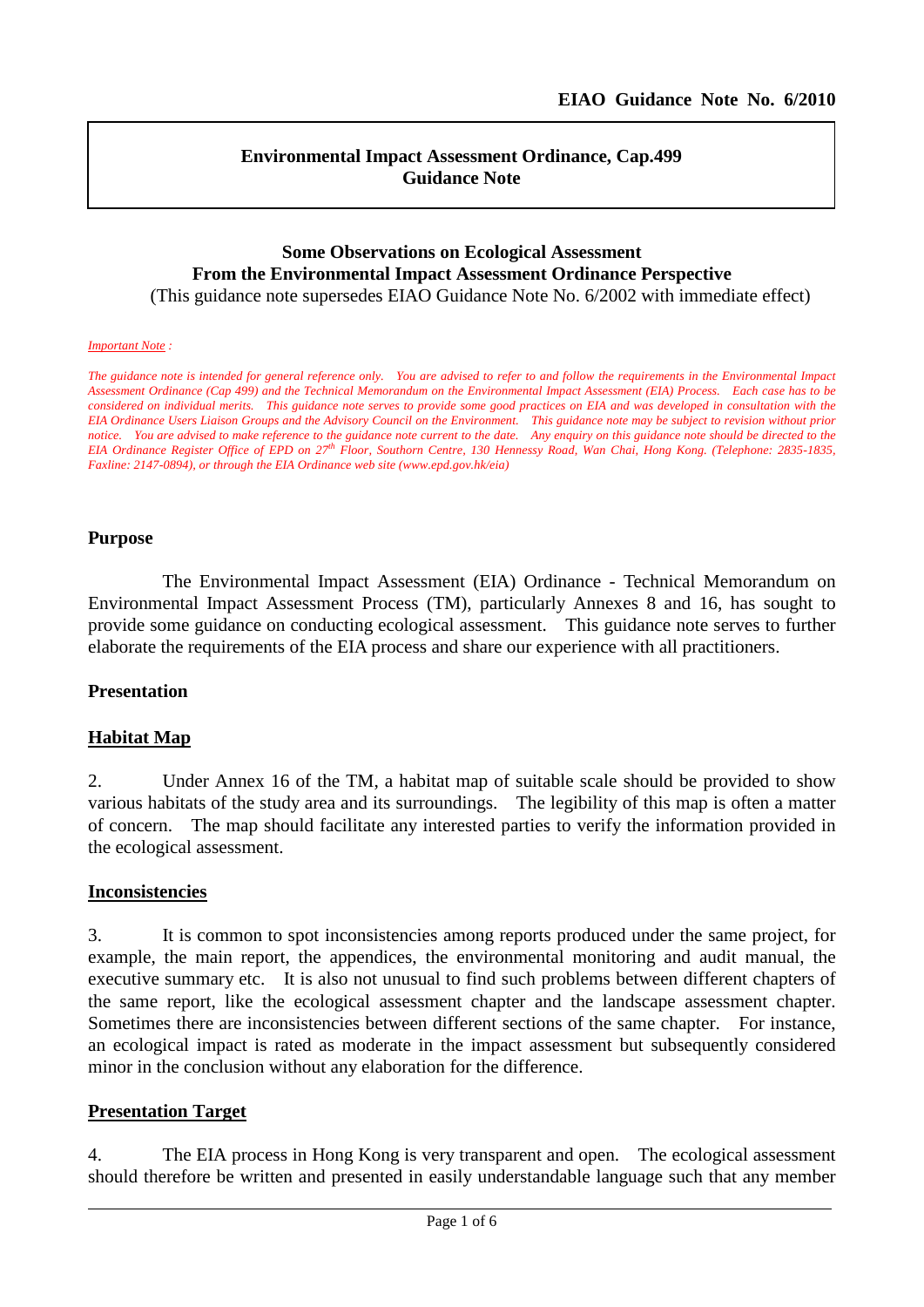of the public could grasp the essence of the findings and participate in the discussions. In short, the target of the presentation should not be restricted to the experts.

## **Data Collection**

# **Reference**

5. The references quoted in the ecological assessment should be of direct relevance to the study at hand. Studies and findings on the general locality should not be taken as the representative information of a specific area though that area may fall within the locality. If too much of such information is included in the ecological assessment, it could only be regarded as superfluous.

# **Literature Review**

6. Existing ecological information taken from other sources should be evaluated and verified before being adopted in the ecological assessment. The reliability of the source and validity of the information are often matters of concern. A good practice is to take note of these previous findings and verify such information in the field survey.

# **Information Source**

7. Due weight should be given to published data (e.g. journals, books, reports) and recognized sources instead of unpublished document, personal communication or casual sighting. The information given in the ecological assessment should be reliable, scientific and professional such that any interested parties should be able to review the findings.

## **Field Survey**

8. The duration of the ecological baseline survey specified in the study brief is based on the preliminary information provided in the project profile. It is a consideration taking into account factors such as the scope and complexity of the project, its geographical coverage, availability of existing information, types of habitats affected, types of potential impacts, significance of seasonal variation etc. It is a professional judgment during the course of the study to see if a longer survey is required.

## **Survey Coverage**

9. It is essential that the potential impacts on all important habitats and species are covered in the field survey and the assessment. It could be a serious mistake if it is not. Even if the impact is not envisaged to be significant, it has to be clearly stated in the assessment for the sake of completeness.

## **Baseline Condition**

# **Habitat Type**

10. It is over-generalization to assume homogeneous nature of a habitat type. For example, in some EIA studies, all woodlands in the study area are assumed as having similar ecological value or all streams are important. However, in the case of woodlands, they could be very different in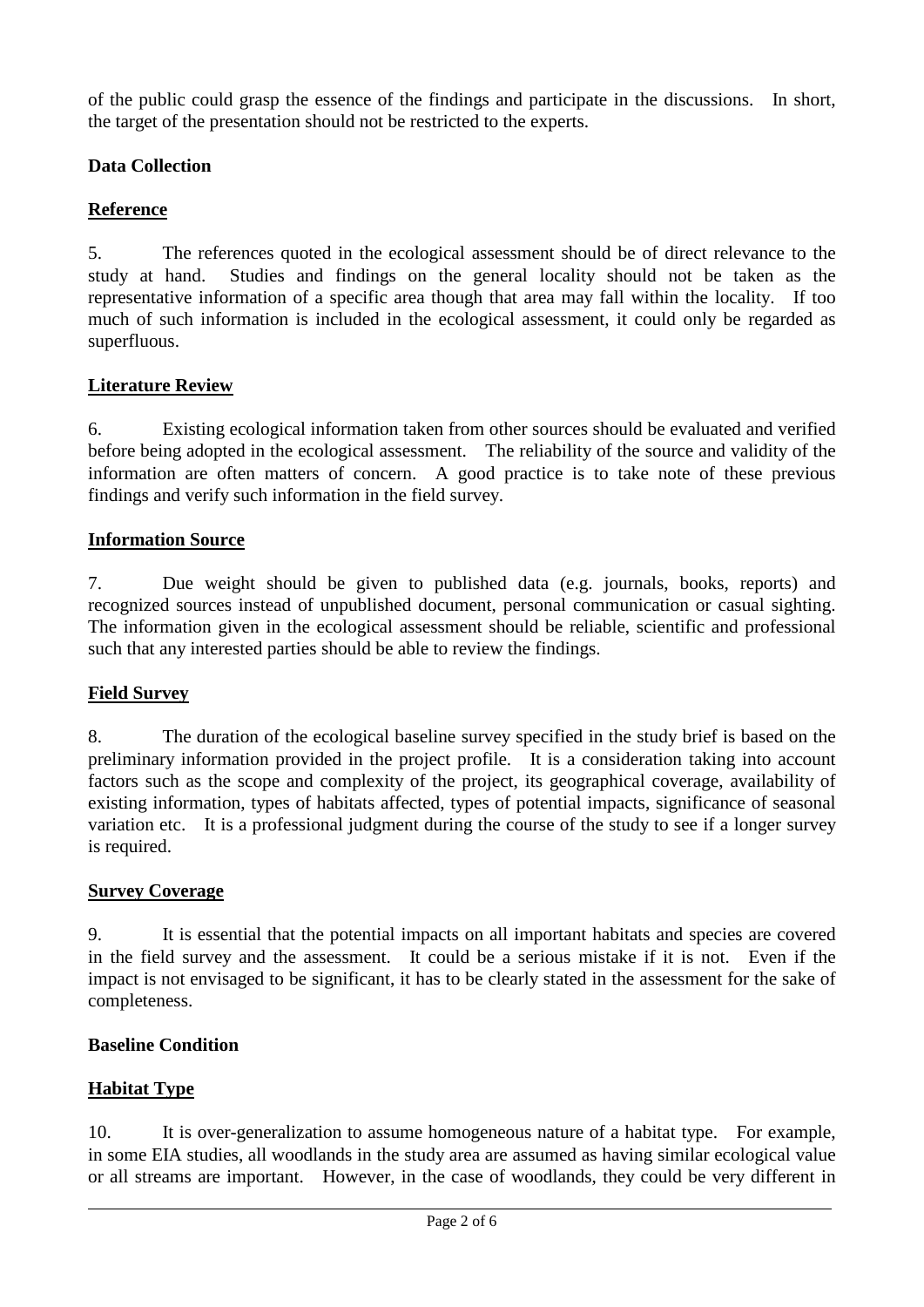their age, structure, species composition, etc and such difference should be highlighted in the EIA study to facilitate the subsequent assessment. Similarly, if more than one natural stream are found in a study area, they should be separately evaluated rather than categorizing them as a single stream habitat.

## **Importance of habitat**

11. Sometimes a certain habitat is labelled as important in the study area but without much elaboration on its importance. For example, a woodland is considered as important for birds because of the number of bird species recorded. This judgment on the importance should be supported with observations and information on the ecological functions served by the woodland.

# **Types of Important habitat**

12. The purpose of specifying the important habitat types in Annex 8 of TM is to provide a yardstick to raise the awareness on the potential importance of such habitats which should be subject to detailed study in the ecological assessment. It does not follow that a natural stream course, for example, of over 500m must be important or, alternatively, a natural stream course of less than 500m could be disregarded.

# **Evaluating Habitat Importance**

13. In order to satisfy the requirements at Annex 8 of the TM in evaluating the habitats involved in the project, some EIAs chose to assign a score on each evaluation criterion for each habitat type. Such scoring system assumes a linear scale and equal weighting for all the criteria, which is often not the case. It should also be borne in mind that a habitat type with the highest total score among other habitats found on site does not automatically qualify it as an important habitat. The score only tells that this habitat is relatively more important than other habitats within the study area.

# **Artificial Habitat**

14. Artificial seawall is often regarded as of low ecological interest. However, seawalls of suitable type (e.g. sloping seawall), of considerable age and at suitable location may allow colonization of many marine organisms and should be evaluated carefully. Fishpond is also an example of artificial habitat with ecological interest.

## **Number of species recorded**

15. Some EIA reports give detailed account of the total number of bird species recorded in the study area. This number might be derived from adding all previous records to the present survey record while discounting the duplication. This number in fact is not very informative as it does not indicate the importance of the area as foraging habitat, breeding ground, roosting site or, simply, passage route for the birds.

## **Rare species**

16. There is often no elaboration on the rarity status of the species found in the study area. The EIA report should clearly explain the rarity of the species from a global, regional or local perspective and such classification must be fully supported with recognized sources.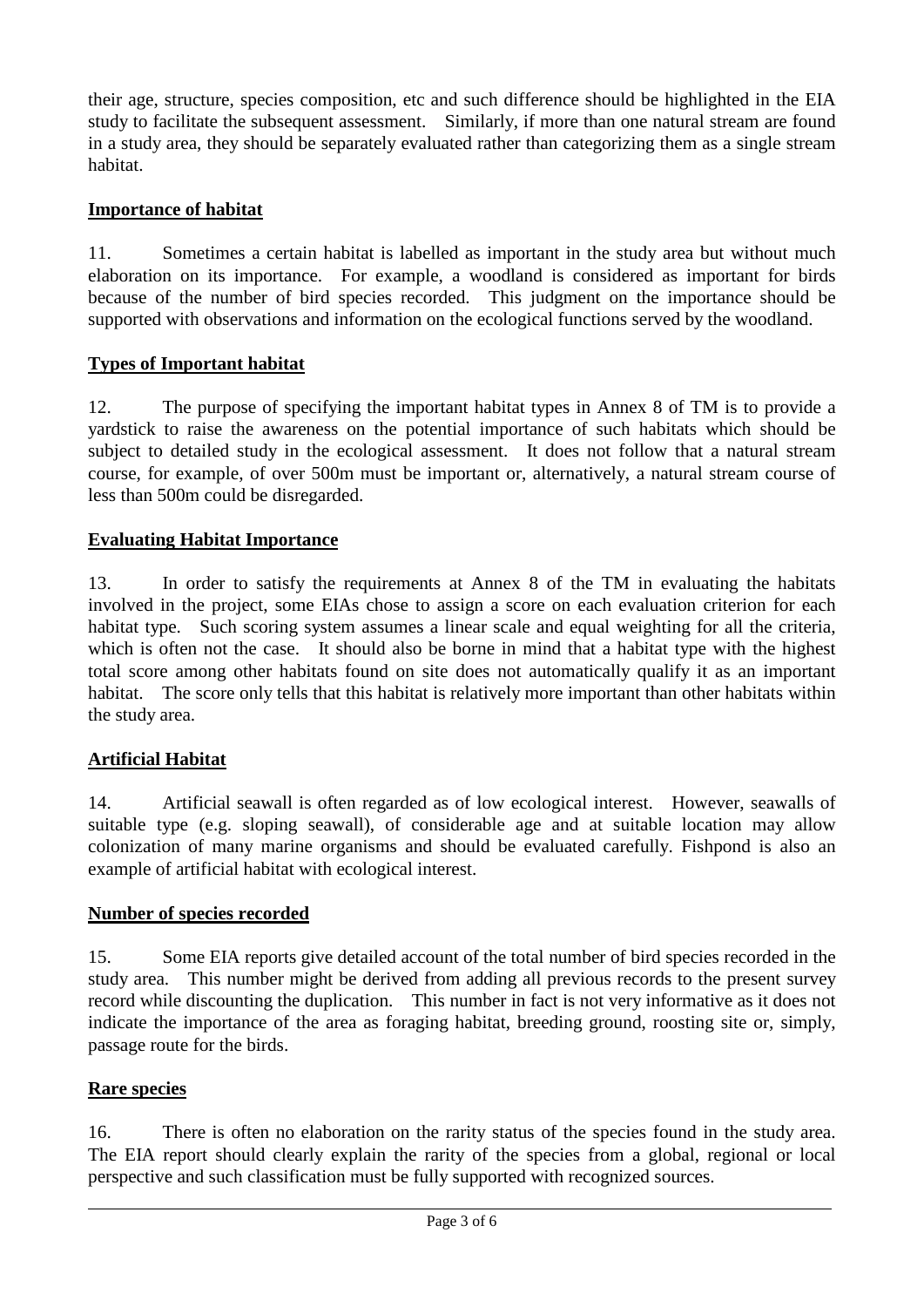#### **Impact Assessment**

## **Use of data**

17. Sometimes the baseline ecological survey is very comprehensive and gives very detailed account of the ecological profile of the study area. However, habitats and species identified in the baseline survey are not covered in the subsequent assessment and impact evaluation.

## **Indirect Impact**

18. In assessing marine ecological impact, the indirect impact of the project should not be neglected. Construction and operation at the project site may lead to significant impact at ecological sensitive receivers away from the site as a result of water quality deterioration. These sensitive receivers that may be affected indirectly by the project should be identified early in the assessment process. The significance of this indirect impact should then be evaluated. References to the water quality impact assessment, such as hydrodynamic or water quality modeling results, should also be made as appropriate.

## **Tree Survey and Vegetation Survey**

19. The terms vegetation survey and tree survey are often mixed up. The vegetation survey is a general profile of the existing vegetation types and may contain a rough proportion of the tree species involved. The main purpose of the vegetation survey is to provide a basic reference for drawing up the landscape reinstatement/compensatory planting plan. The tree survey, on the other hand, is a detailed survey of the existing trees covering the details of each individual tree to be affected by the works. The main purpose of it is to facilitate the tree felling application process at the later detail design or construction stage.

## **Temporary Habitat Loss**

20. There is increasing concern on the actual extent of disturbance to the natural environment during the implementation of the project. It is often the case that such disturbances are not restricted to the development footprint but spilled over to the surroundings in the form of haul roads, storage areas, site parking etc. This kind of temporary use should also be assessed towards habitat loss. A reinstatement plan should be included in the ecological assessment.

## **Cumulative Impacts**

21. Some EIA reports have failed to fully account for the interface with other development projects in the vicinity and, hence, failed to address the cumulative impacts of the projects involved. These development projects should be identified during data collection stage and the extent of the cumulative impacts assessed.

## **Mismatching**

22. There are sometimes discrepancies between impact evaluation and mitigation measures. Occasionally, an impact is identified and evaluated as significant but no mitigation measure is proposed in the EIA report while mitigation measures are recommended for impacts rated as low, minor or insignificant.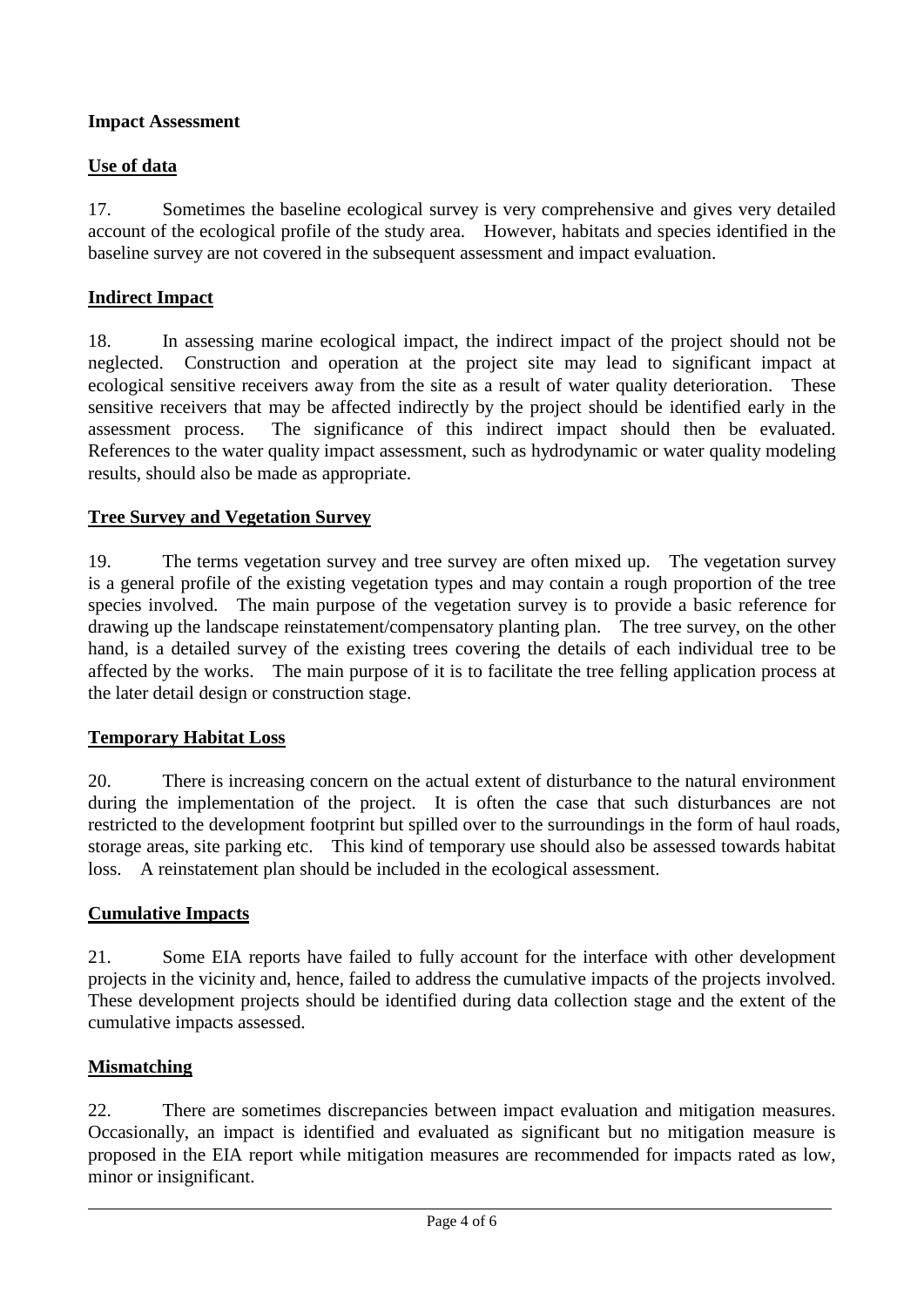# **Pre-determined Conclusion**

23. The conclusion of the EIA report should be a summary of the major findings and recommendations of the EIA study. It is of course not acceptable to ignore the findings and promulgate a pre-determined conclusion.

## **Mitigation Measures**

## **Details on Mitigation Measures**

24. It is not acceptable to propose a mitigation measure with no elaboration at all. Reference should be made to EIAO Guidance Note No. 3/2010 - Flexibility and Enforceability of Mitigation Measures proposed in an Environmental Impact Assessment report. Under the TM, all mitigation measures recommended should be feasible to implement. To reinforce the confidence on the measure proposed, the relevance, reliability, design, programme, monitoring, maintenance and management of the proposed mitigation measure should be clearly stated in the EIA report.

#### **Lack of Communication**

25. In some cases, it was found that there was a lack of communication between the main consultant of a proposed project and the environmental sub-consultants. This would have serious implication on the mitigation measure to be proposed. Take it as an example, the environmental sub-consultants may prefer no dredging and green channel as mitigation measure without consulting the main consultant. It would be disastrous to the study if it is later revealed that the measure is not viable.

#### **Maintenance of Mitigation Measure**

26. It is preferable that the maintenance agents of the proposed ecological mitigation measures could be sorted out in the EIA Study. In an event that a maintenance agent could not be identified in the EIA stage, the project proponent should take up the maintenance role until such an agent is identified. For experimental mitigation measure, such as wetland habitat enhancement, it would certainly be helpful if the objectives, maintenance requirements and monitoring indicators etc. of the proposal are clearly stated in the EIA report, or preferably in the form of a habitat creation and management plan.

## **Habitat Compensation**

27. As a general rule, habitat compensation should first aim at achieving both the physical size and ecological functions of the habitat lost. The general principles of "no net loss" and "like for like" should be followed as far as possible. However, it may be acceptable to consider a compensation area which is physically less than the area lost if practically a larger area is not available and it can be demonstrated that the compensation area could provide equivalent, if not higher, carrying capacity and ecological functions.

## **Residual Impact**

28. The residual impact, i.e. the net impact after mitigation, is often neglected and sometimes disregarded. Actually, the TM has devoted considerable length on evaluation of residual impact (Section 4.4.3 of TM refers). On the contrary, it is not acceptable to evaluate the residual impact